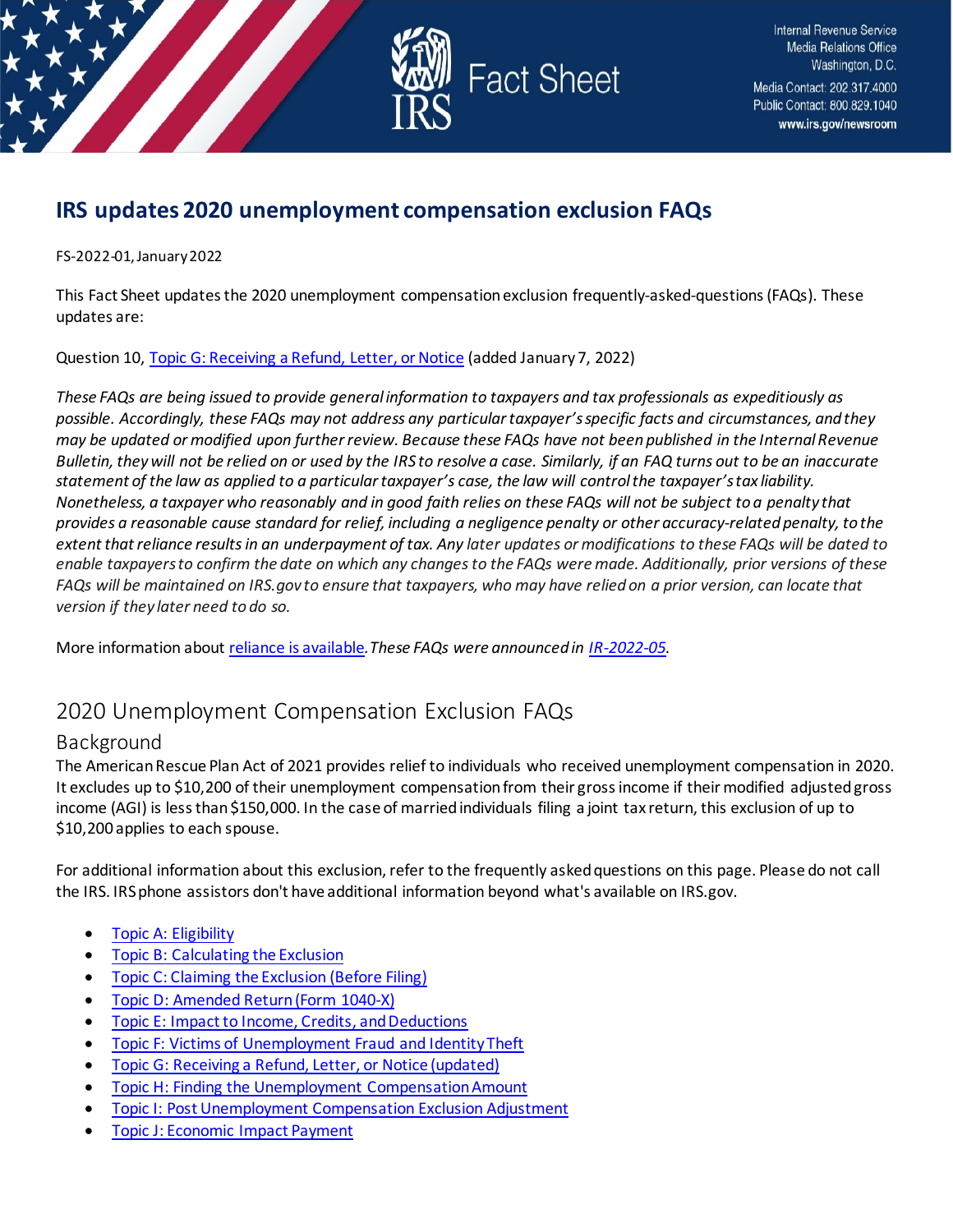

## <span id="page-1-0"></span>2020 Unemployment Compensation Exclusion FAQs — Topic A: Eligibility

## **Q1. Am I eligible to exclude my unemployment compensation? (added April 29, 2021)**

A1. It depends. You're eligible to exclude the unemployment compensation if it wasreceived in 2020 and your modified adjusted gross income (AGI) is less than \$150,000. The modified AGI for purposes of qualifying for this exclusion is your adjusted gross income for 2020 minus the total unemployment compensation you received. This threshold stays the same for all filing statuses, regardless of whether you're married and file a joint tax return (it doesn't double to \$300,000).

To determine if you're under the \$150,000 threshold and qualify for the exclusion, subtract all of the unemployment compensation reported on Schedule 1, Line 7, from the amount of your AGI reported on Line 11 of Form 1040, 1040-SR, or 1040-NR.

If you're eligible, you should exclude up to \$10,200 of your unemployment compensation from income on your 2020 Form 1040, 1040-SR, or 1040-NR. This means up to \$10,200 of unemployment compensation is not taxable on your 2020 tax return. Unemployment compensation amounts over \$10,200 are still taxable.

If you're married, the exclusion can apply to you and a separate exclusion can apply to your spouse. If you and your spouse file a joint return and your joint modified AGI is less than \$150,000, you should exclude up to \$10,200 of your unemployment compensation and up to \$10,200 of your spouse's unemployment compensation.

If you file Form 1040-NR or file Form 1040 or 1040-SR separately from your spouse, you generally don't report your spouse's unemployment compensation on your tax return. You can't exclude any of your spouse's unemployment compensation that's not reported on your tax return, even if you claim your spouse as a dependent. You're eligible to exclude only up to \$10,200 of the unemployment compensation you received in 2020.

If your modified AGI is \$150,000 or more, you can't exclude any unemployment compensation from your income. This applies to all filing statuses.

**Example:** You are single and your AGI amount on Line 11 of your Form 1040 is \$170,000. The amount on Schedule 1, Line 7, is \$25,000. Subtract the \$25,000 amount from \$170,000, the result is \$145,000. Your modified AGI is \$145,000 for the purpose of determining if your modified AGI is less than \$150,000 to qualify for this exclusion. For further assistance in calculating your modified AGI, use the Unemployment Compensation Exclusion Worksheet in the Instructions for Schedule 1 in the 2020 Form 1040 and 1040-SR instructions.

## **Q2. If I have an IRS Individual Taxpayer Identification Number (ITIN) instead of a Social Security Number (SSN), am I eligible for the exclusion? (added April 29, 2021)**

A2: Yes. Individuals with a valid ITIN are eligible for the exclusion, the same as those with a valid SSN. Their modified AGI must be less than \$150,000 regardless of their filing status.

## **Q3. I'm a non-resident alien who files Form 1040-NR. Am I eligible for the exclusion? (added April 29, 2021)**

A3. Yes. You should exclude up to \$10,200 of your unemployment compensation in 2020 if your modified AGI is less than \$150,000. If you're married, your spouse generally reports their unemployment compensation on their Form 1040-NR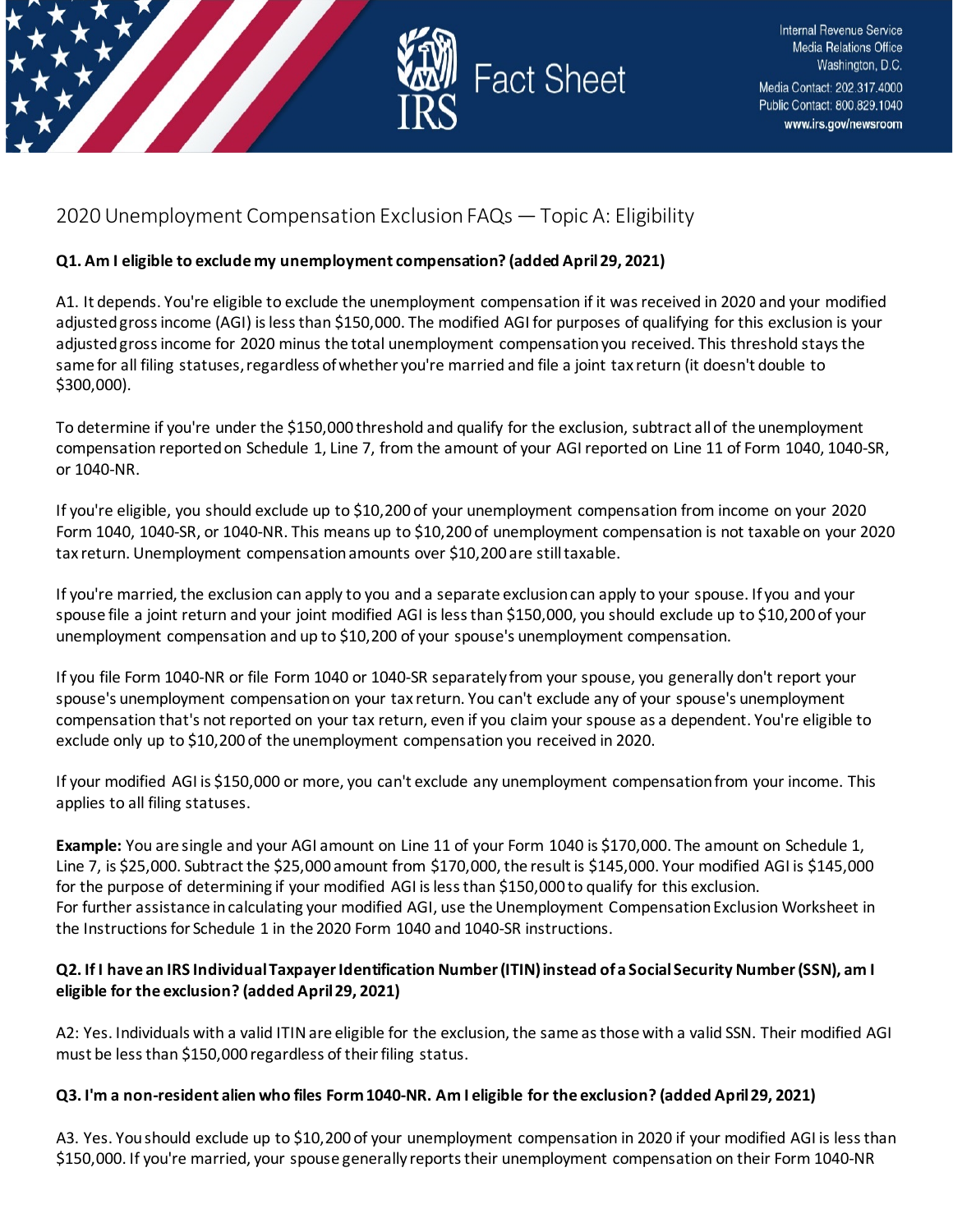

and excludes up to \$10,200 of unemployment compensation paid to your spouse on that return if their modified AGI is less than \$150,000. You can't exclude any of your spouse's unemployment compensation that's not reported on your tax return, even if you claim your spouse as a dependent.

#### **Q4. I'm married and live in a community property state. Am I eligible for the exclusion? (updated July 7, 2021)**

A4. Yes. Because you live in a community property state, if you file a **Married Filing Separately** return, you report half of your unemployment compensation and half of your spouse's unemployment compensation on your tax return and your spouse reports the other half of your unemployment compensation and half of his or her unemployment compensation on his or her tax return. You should exclude up to \$10,200 on your tax return if your modified AGI is less than \$150,000. Your spouse should exclude up to another \$10,200 on his or her tax return if your spouse's modified AGI is less than \$150,000. Neither of you should exclude more than the amount of unemployment compensation you report on your Schedule 1, Line 7.

If you file a **Married Filing Jointly** return, when completing the Unemployment Compensation Exclusion Worksheet – Schedule 1, Line 8, you should report half of your unemployment compensation and half of your spouse's unemployment compensation on line 8 of the worksheet and your spouse reports the other half of your unemployment compensation and half of his or her unemployment compensation on line 9 of the worksheet. Do not enter more than \$10,200 on either line 8 or line 9 of the worksheet. If your joint modified AGI is less than \$150,000, you and your spouse can exclude up to \$10,200 each. Do not exclude more than the amount of unemployment compensation you report on your Schedule 1, Line 7.

If you already filed your return and entered a smaller exclusion amount on Schedule 1, line 8 than you are entitled to, see Do I need to file an amended return if I live in a community property state and did not enter the correct exclusion [amount on Schedule 1, line 8?](https://www.irs.gov/newsroom/2020-unemployment-compensation-exclusion-faqs-topic-d-amended-return-form-1040-x#q4)

#### **Q5. Am I eligible for the exclusion if I live in American Samoa, the Commonwealth of the Northern Mariana Islands, Guam, Puerto Rico, or the U.S. Virgin Islands? (added June 25, 2021)**

A5. Residents of U.S. territories (American Samoa, the Commonwealth of the Northern Mariana Islands, Guam, the Commonwealth of Puerto Rico, and the U.S. Virgin Islands) who receive unemployment compensation payments that are otherwise subject to U.S. income tax, may be eligible to exclude up to \$10,200 per person of unemployment compensation from U.S. income tax for 2020.

Eligible residents must have modified adjusted income of less than \$150,000 to exclude up to \$10,200 of unemployment compensation from their 2020 federal income tax return. In the case of taxpayers that are married filing jointly, the maximum exclusion would be \$10,200 for each spouse for a maximum of \$20,400. You may not exclude more than the amount of unemployment compensation you (and your spouse if filing jointly) actually received.

U.S. territory residents with questions relating to the taxation of COVID-related unemployment compensation by the territory should contact their territory tax department. More information is also available in News Release IR-2021- 81, [IRS reminds U.S. territory residents about U.S. income tax rules relating to pandemic unemployment compensation.](https://www.irs.gov/newsroom/irs-reminds-us-territory-residents-about-us-income-tax-rules-relating-to-pandemic-unemployment-compensation)

<span id="page-2-0"></span>2020 Unemployment Compensation Exclusion FAQs — Topic B: Calculating the Exclusion

**Q1. How much unemployment compensation do I exclude from my gross income? (added April 29, 2021)**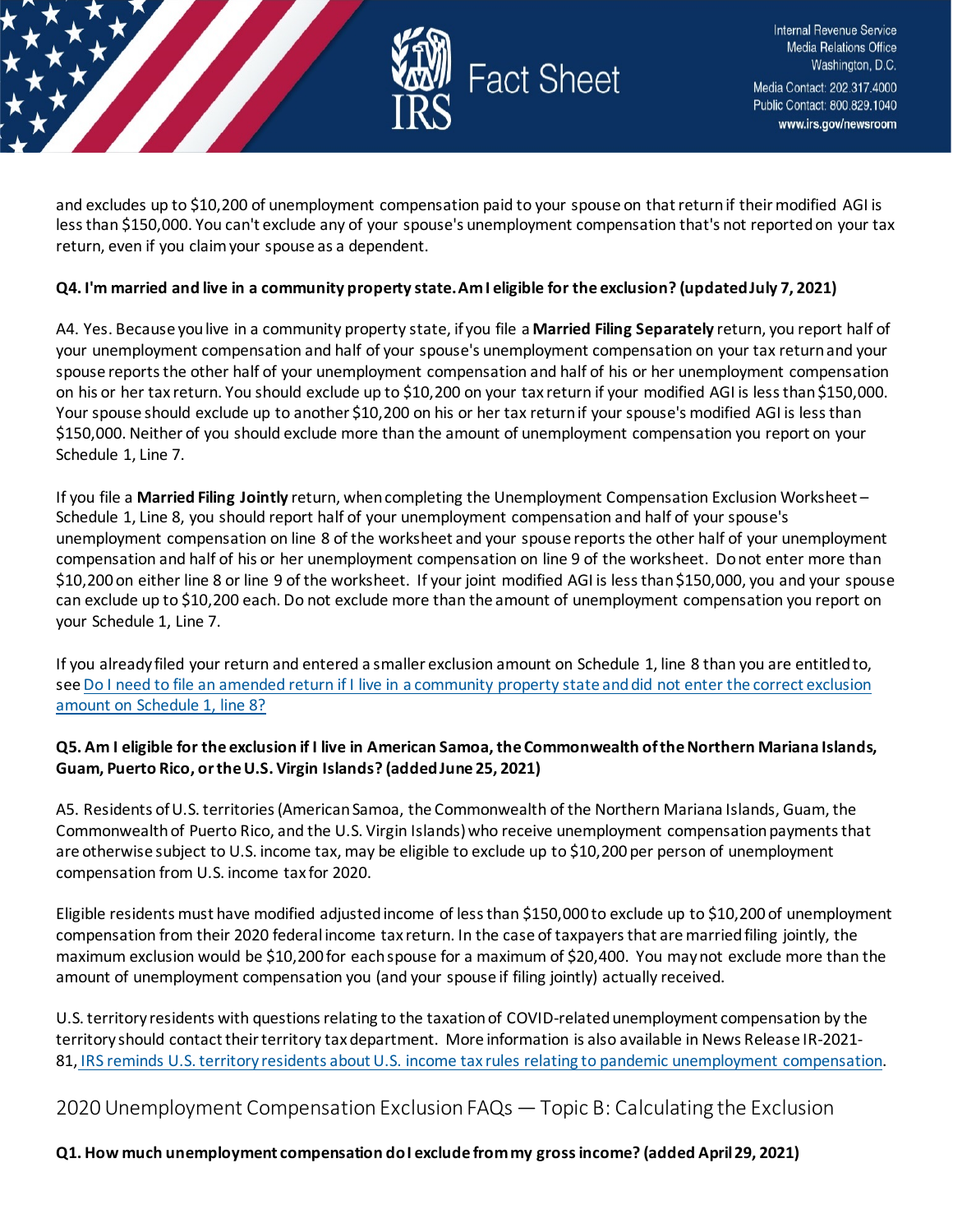

A1. If eligible, exclude up to \$10,200 of unemployment compensation paid to you in 2020 (and up to another \$10,200 of unemployment compensation paid to your spouse if you're married and file a joint tax return). You don't have to pay tax on unemployment compensation that is excluded from your gross income.

Example 1: You're single and your modified AGI is less than \$150,000. If you received a total of \$3,500 in unemployment compensation in 2020, exclude \$3,500 in unemployment compensation from your gross income so that none of your unemployment compensation is taxable. If you received \$15,000 in unemployment compensation, exclude \$10,200 from your gross income so that only \$4,800 (that is, \$15,000 minus \$10,200) is taxable.

**Example 2:** You're married and file a joint return with your spouse. Your joint modified AGI is less than \$150,000. If you received \$15,000 in unemployment compensation and your spouse received \$10,000 in unemployment compensation, exclude \$10,200 of your unemployment compensation and all \$10,000 of your spouse's unemployment compensation so that only \$4,800 of your unemployment compensation is taxable.

Use the Unemployment Compensation Exclusion Worksheet in the Instructions for Schedule 1 in the 2020 Form 1040 and 1040-SR instructions to figure the amount to exclude.

If you're married and file Form 1040-NR or file Form 1040 or 1040-SR separately from your spouse, you generally don't report your spouse's unemployment compensation on your tax return. You can't exclude any of your spouse's unemployment compensation that's not reported on your tax return, even if you claim your spouse as a dependent. You're eligible only for an exclusion up to \$10,200.

## **Q2. What do you mean by "modified adjusted gross income (MAGI)"? (added June 25, 2021)**

A2. For purposes of this exclusion, the MAGI is your adjusted gross income reported on Line 11 of Form 1040, 1040-SR or 1040-NR **minus**the full amount of unemployment compensation reported on Schedule 1, Line 7. You can also use the Unemployment Compensation Exclusion Worksheet in the Form 1040/1040-SR instructions for Schedule 1 to figure your MAGI.

#### **Q3. What if my unemployment compensation is more than \$10,200? (added April 29, 2021)**

A3. If eligible, you should exclude only the lesser of your unemployment compensation amount reported on Schedule 1, Line 7, or \$10,200 from your gross income. Amounts over \$10,200 are still taxable. If your spouse is eligible and you file a joint return with your spouse, you should also exclude the lesser of your spouse's unemployment compensation amount reported on Schedule 1, line 7, or \$10,200 from your gross income. The \$10,200 limitation applies to each spouse individually, not jointly.

<span id="page-3-0"></span>2020 Unemployment Compensation Exclusion FAQs — Topic C: Claiming the Exclusion (Before Filing)

#### **Q1. How do I report the exclusion if I haven't filed my 2020 tax return? (added April 29, 2021)**

A1. If you haven't filed your 2020 tax return and are eligible for an exclusion, report the exclusion separately (on Schedule 1, Line 8) from the full amount of your unemployment compensation that you report on Schedule 1, Line 7.

• The full amount of your unemployment compensation (and your spouse's unemployment compensation if filing a joint return with your spouse) continues to be reported on Schedule 1, Line 7.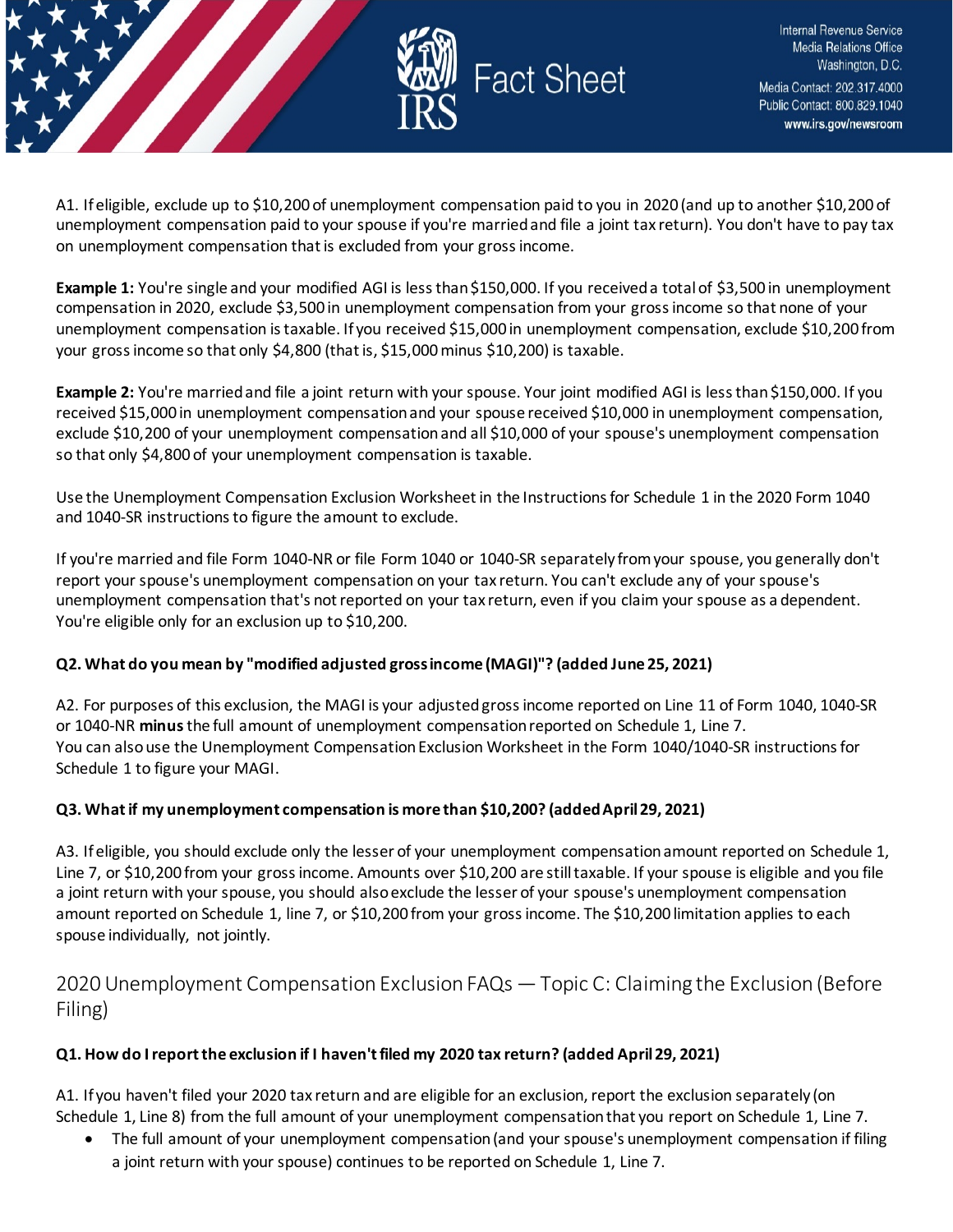

- The amount of the unemployment compensation exclusion is reported as a negative amount (in parentheses) on Schedule 1, Line 8.
- Enter "UCE" on the dotted line to the left of your Schedule 1, Line 8, entry and show the amount of unemployment compensation exclusion in parentheses on the dotted line.

Use caution when calculating certain credits and deductions that use your AGI in the calculation. Your unemployment compensation exclusion amount should not be excluded from your AGI when doing many of those calculations. See the updated instructions and the Unemployment Compensation Exclusion Worksheet in the Instructions for Schedule 1 in the 2020 Form 1040 and 1040-SR instructions to figure your exclusion and the amount to enter on Schedule 1, Line 8.

Alternatively, filing electronically is the easiest way to figure the correct amount as tax return preparation software and tax professionals will ask you to provide the needed information.

## <span id="page-4-0"></span>2020 Unemployment Compensation Exclusion FAQs — Topic D: Amended Return (Form 1040-X)

## **Q1. What if I already filed my 2020 tax return? Do I need to file a Form 1040-X to amend my tax return to report the exclusion? (updated July 8, 2021)**

A1. Unless you're entitled to a new credit or additional deductions as described in Topic E, there's no need to file an amended return (Form 1040-X) to report the amount of unemployment compensation to exclude. The IRS will perform the corrections starting in late May and continue throughout the summer and into the fall.

If you already filed your tax return, we'll determine the correct taxable amount of unemployment compensation and tax. We'll also adjust any non-refundable or refundable credits that you reported on your return that are impacted by the exclusion. In addition, if you did not claim the Recovery Rebate Credit, Earned Income Credit with no qualifying dependents or the Advance Premium Tax Credit on your tax return, but are now eligible when the unemployment exclusion is applied, you do not need to file an amended return. The IRS will calculate the credit for you and include it in any overpayment.

Any resulting overpayment of tax will be either refunded by direct deposit or by paper check or will be applied to your other outstanding tax liabilities.

A notice confirming the change will be sent to you when your return is corrected. Keep that notice for your records in case your tax return preparer or state department of taxation requests a copy.

#### **Q2. What if I know I'll be entitled to a credit or deduction that wasn't claimed on my tax return? Should I file an amended return? (updated November 12, 2021)**

A2. It depends. If you are eligible to exclude up to \$10,200 in unemployment compensation and the exclusion makes you eligible for a credit or deduction not claimed on your original return, you should file an amended return to claim the new credit or deduction. You can file this amended return electronically if the original return was filed electronically. See [Form 1040-X, Amended U.S. Individual Income Tax Returnf](https://www.irs.gov/forms-pubs/about-form-1040x)or additional information. Exceptions: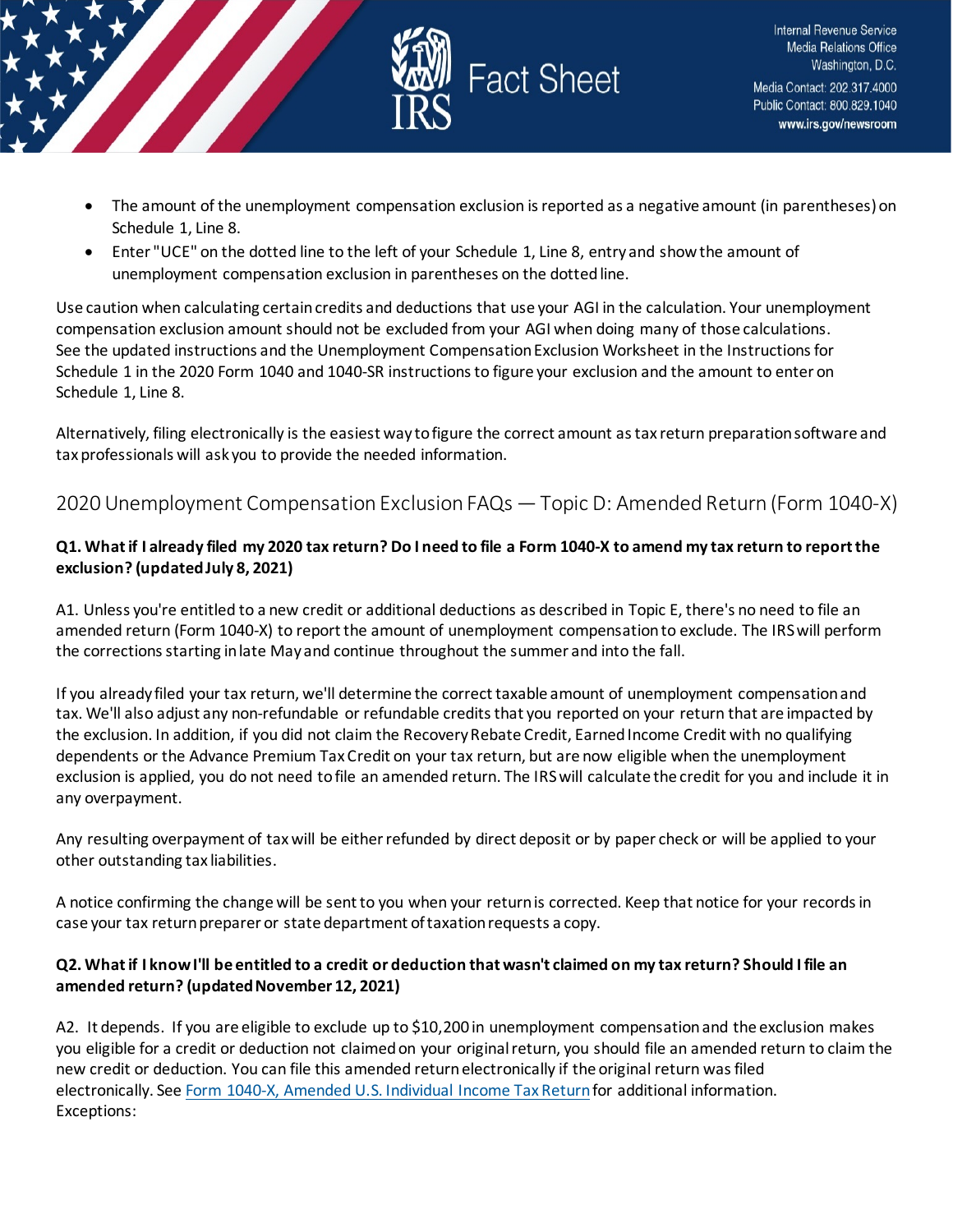

- If you are eligible to exclude up to \$10,200 in unemployment compensation, you do not need to file an amended return to claim the Recovery Rebate Credit, Earned Income Tax Credit with no qualifying children or the Premium Tax Credit, even if it wasn't claimed on your return. If you are now eligible for these credits when the unemployment exclusion is applied, the IRS will calculate the credit for you and include it in any overpayment.
- You should not file an amended return to claim the Additional Child Tax Credit (ACTC) or Earned Income Tax Credit (EITC) if you reply to a CP08 or CP09 notice stating you may be eligible for one of these credits and you are not requesting any other changes be made to your 2020 tax return. If you received one of these notices, see FAQ [Why did I receive an IRS CP08 notice saying I may be eligible for the Additional Child Tax Credit?](https://www.irs.gov/newsroom/2020-unemployment-compensation-exclusion-faqs-topic-g-receiving-a-refund-letter-or-notice#q8) and FAQ [Why did I receive an IRS CP09 notice saying I may be eligible for the Earned Income Credit?](https://www.irs.gov/newsroom/2020-unemployment-compensation-exclusion-faqs-topic-g-receiving-a-refund-letter-or-notice#q9)

The IRS will adjust the credits already claimed on your return that are impacted by the exclusion.

**Example:** You didn't claim the EITC or ACTC for your qualifying children on your 2020 tax return because your AGI was too high. Because the unemployment compensation exclusion reduced your AGI, you're now eligible for an EITC or ACTC, but did not receive the credit after your unemployment compensation exclusion was applied. In this case, you need to either (1) reply to a CP08 or a CP09 notice if you received it or (2) file an amended return including a Schedule EIC to claim the EITC, Schedule 8812 to claim ACTC, and any other credits (other than the Recovery Rebate Credit, the Earned Income Tax Credit with no qualifying children or the Premium Tax Credit) not claimed on your original return. If, instead, you claimed \$50 in EITC on your 2020 tax return, don't file a Form 1040-X solely to change the EITC amount. The amount of this and other credits that you claimed on the original return will automatically be adjusted by the IRS when we apply the exclusion.

#### **Q3. I already filed an amended return (Form 1040-X) to claim the unemployment compensation exclusion, will this cause any issues or delay my refund? (added April 29, 2021)**

A3. No. The IRS can identify a duplicate claim or mixed adjustment scenarios. If the Form 1040-X has changes other than unemployment compensation exclusion, only the part of the claim that was not adjusted when we applied the exclusion will be considered after we apply the exclusion. Filing a Form 1040-X won't increase the time it takes the IRS to make the automatic correction or reduce the time it takes to process your automatic correction.

#### **Q4. Do I need to file an amended return if I live in a community property state and did not enter the correct exclusion amount on Schedule 1, line 8? (added July 7, 2021)**

A4. If you entered an exclusion amount less than what it should have been based on FAQ [I'm married and live in a](https://www.irs.gov/newsroom/2020-unemployment-compensation-exclusion-faqs-topic-a-eligibility#q4)  [community property state. Am I eligible for the exclusion?,](https://www.irs.gov/newsroom/2020-unemployment-compensation-exclusion-faqs-topic-a-eligibility#q4) you do not need to file an amended return. The IRS will recalculate your exclusion amount following this guidance and adjust your return for the difference. These corrections are currently planned for later this summer. You will receive a notice regarding the correction within 30 days of your account being adjusted.

## <span id="page-5-0"></span>2020 Unemployment Compensation Exclusion FAQs — Topic E: Impact to Income, Credits, and Deductions

## **Q1. Will this exclusion affect how I calculate certain income and/or credits on my 2020 tax return? (added April 29, 2021)**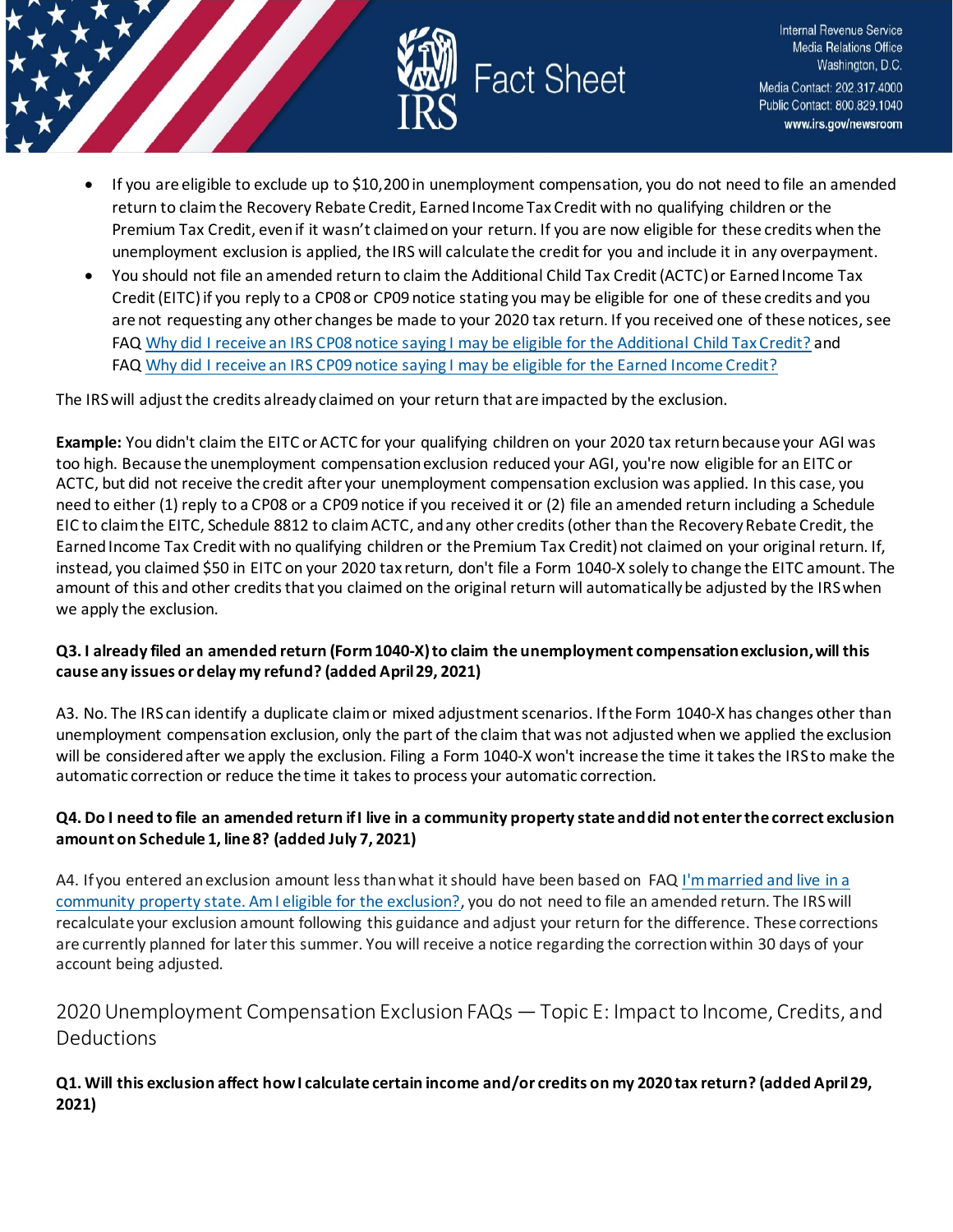

A1. Yes. When figuring modified adjusted gross income for any of the following deductions or exclusions, include the full amount of your unemployment compensation reported on Schedule 1, Line 7, unreduced by any exclusion amount:

- Taxable Social Security Benefits (Social Security Benefits Worksheet in the Instructions for Form 1040 and 1040- SR)
- IRA Deduction (IRA Deduction Worksheet in the Instructions for Schedule 1 in the Instructions for Form 1040 and 1040-SR)
- Student Loan Interest Deduction (Student Loan Interest Deduction Worksheet in the Instructions for Schedule 1 in the Instructions for Form 1040 and 1040-SR)
- The exclusion of Interest from Series EE and I U.S. Savings Bonds issued after 1989 (Form 8815)
- The exclusion of Employer-Provided Adoption Benefits (Form 8839)
- Tuition and Fees Deduction (Form 8917)
- The deduction of up to \$25,000 for active participation in a Passive Rental Real Estate Activity (Form 8582)

See the specific form or instructions for more information.

## **Q2. Will the IRS automatically adjust other impacted items on my return if I claimed them originally, such as credits and deductions?(updated July 8, 2021)**

A2. Yes. The IRS will recalculate any other credit or deduction that was claimed on the original return that was impacted by this automatic correction.

**Example:** You claimed \$50 for the Earned Income Tax Credit (EITC) on your 2020 tax return. Because the unemployment compensation exclusion reduced your AGI, you're now eligible for a \$250 EITC. We'll recalculate the credit amount and make the adjustment.

In addition, if you did not claim the Recovery Rebate Credit, Earned Income Credit with no qualifying dependents or the Advance Premium Tax Credit on your tax return, but are now eligible when the unemployment exclusion is applied, you do not need to file an amended return. The IRS will calculate the credit for you and include it in any overpayment.

## <span id="page-6-0"></span>2020 Unemployment Compensation Exclusion FAQs — Topic F: Victims of Unemployment Fraud and Identity Theft

#### **Q1. I received an incorrect Form 1099-G for unemployment benefits I did not receive and didn't report the fraudulent unemployment compensation income on my tax return. Will the IRS attempt to add it back then apply the exclusion? (updated June 25, 2021)**

A1. No, we won't make any adjustments to correct unemployment compensation if fraudulent unemployment compensation was paid under your name and you didn't report it as income on a tax return you already filed. You should report fraud to the state workforce agency that issued the incorrect form. For more information, please see [Identity Theft and Unemployment Benefits.](https://www.irs.gov/identity-theft-fraud-scams/identity-theft-and-unemployment-benefits)

**Q2.I received unemployment compensation but didn't claim the exclusion for up to \$10,200 on the 2020 federal income tax return I filed. If Ireported to the IRS that I was a victim of identity theft, when will the exclusion adjustment be completed if I'm eligible for it? (added June 25, 2021)**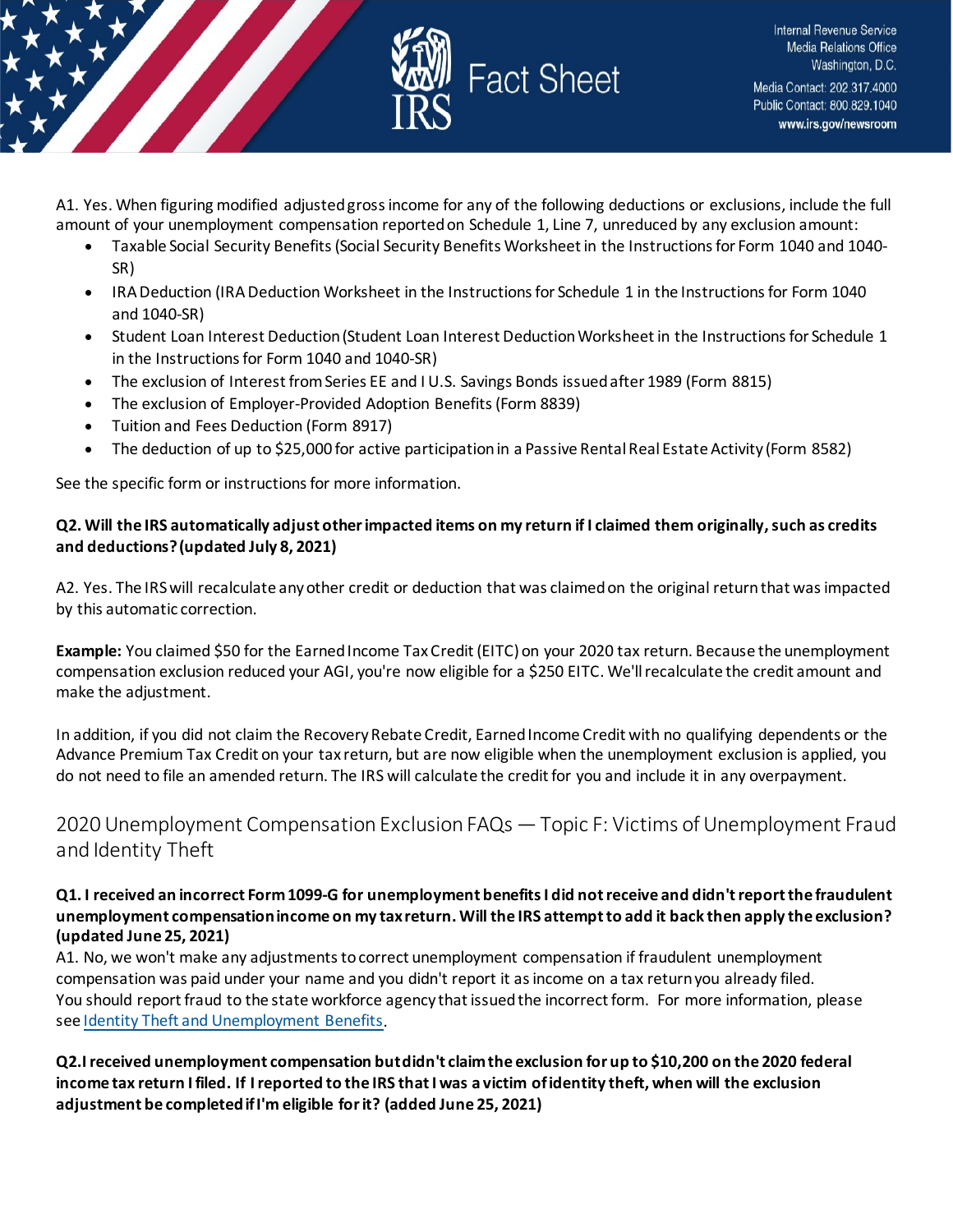

A2. Identity theft is when someone uses stolen personal information to file a tax return claiming a fraudulent refund. If you reported to the IRS that you're a victim of tax-related identity theft and your case remains open, the exclusion adjustment won't be made until your identity theft issue has been resolved.

#### **Q3.I received unemployment compensation but didn't claim the exclusion for up to \$10,200 on the 2020 federal income tax return I filed. If I suspect that my exclusion adjustment is delayed because I'm a victim of tax-related identity theft but have not reported my identity theft issues to the IRS yet, what can I do to speed up the refund from the exclusion adjustment? (added June 25, 2021)**

A3. Tax-related identity theft is when someone uses stolen personal information to file a tax return claiming a fraudulent refund. If you believe you're a victim of tax-related identity theft, and haven't reported the identity theft issue to the IRS, you should notify the IRS by filing a [Form 14039, Identity Theft Affidavit](https://www.irs.gov/pub/irs-pdf/f14039.pdf) PDF through [www.identitytheft.gov](https://www.identitytheft.gov/) or by filing the Form 14039 by paper. You won't receive your refund from the exclusion adjustment until the identity theft issue can be resolved. For more information about identity theft, please go to our [Taxpayer Guide to Identity Theft.](https://www.irs.gov/newsroom/taxpayer-guide-to-identity-theft)

## <span id="page-7-0"></span>2020 Unemployment Compensation Exclusion FAQs — Topic G: Receiving a Refund, Letter, or Notice

## **Q1. Will I receive a \$10,200 refund? (added April 29, 2021)**

A1. No. The American Rescue Plan allows eligible taxpayers to exclude up to \$10,200 (up to \$10,200 for each spouse if married filing jointly) from your taxable income, thereby lowering your tax liability on your 2020 tax return. The exclusion from adjusted income is not a refundable tax credit. However, the exclusion could result in an overpayment (refund) [of income taxes/of the tax paid on the amount of excluded unemployment compensation].

#### **Q2. If the exclusion adjustment results in an overpayment (refund), how will it be issued to me? (added April 29, 2021)**

A2. Any refund resulting from the exclusion adjustment will be issued to you in one of the following ways:

• If we have bank account information for you on file, we'll issue your refund by direct deposit to that bank account.

**Note:** If your account is no longer valid or is closed, the bank will return your refund to the IRSand a check will be mailed to the address we have on file for you.

• If we don't have any bank account information for you, then we'll mail your refund to the address we have on file for you.

#### **Q3. Will the IRS send a letter or notice if they make changes to my unemployment compensation? (updated June 8, 2021)**

A3. Yes. We will send a notice when your account is corrected for the unemployment compensation exclusion. The notice will be mailed to the address we have on file for you. Usually, a notice of adjustment is received within 30 days of when the correction is made. Please keep this notice for your records.

#### **Q4. If the exclusion adjustment results in a refund, will the IRS use the refund to pay (offset) any unpaid debts I may have? (added April 29, 2021)**

A4. Yes. Unpaid debts include past-due federal tax, state income tax, state unemployment compensation debts, child support, spousal support, or certain federal nontax debts, such as student loans. If the refund is offset to pay unpaid debts, a notice will be sent to inform you of the offset.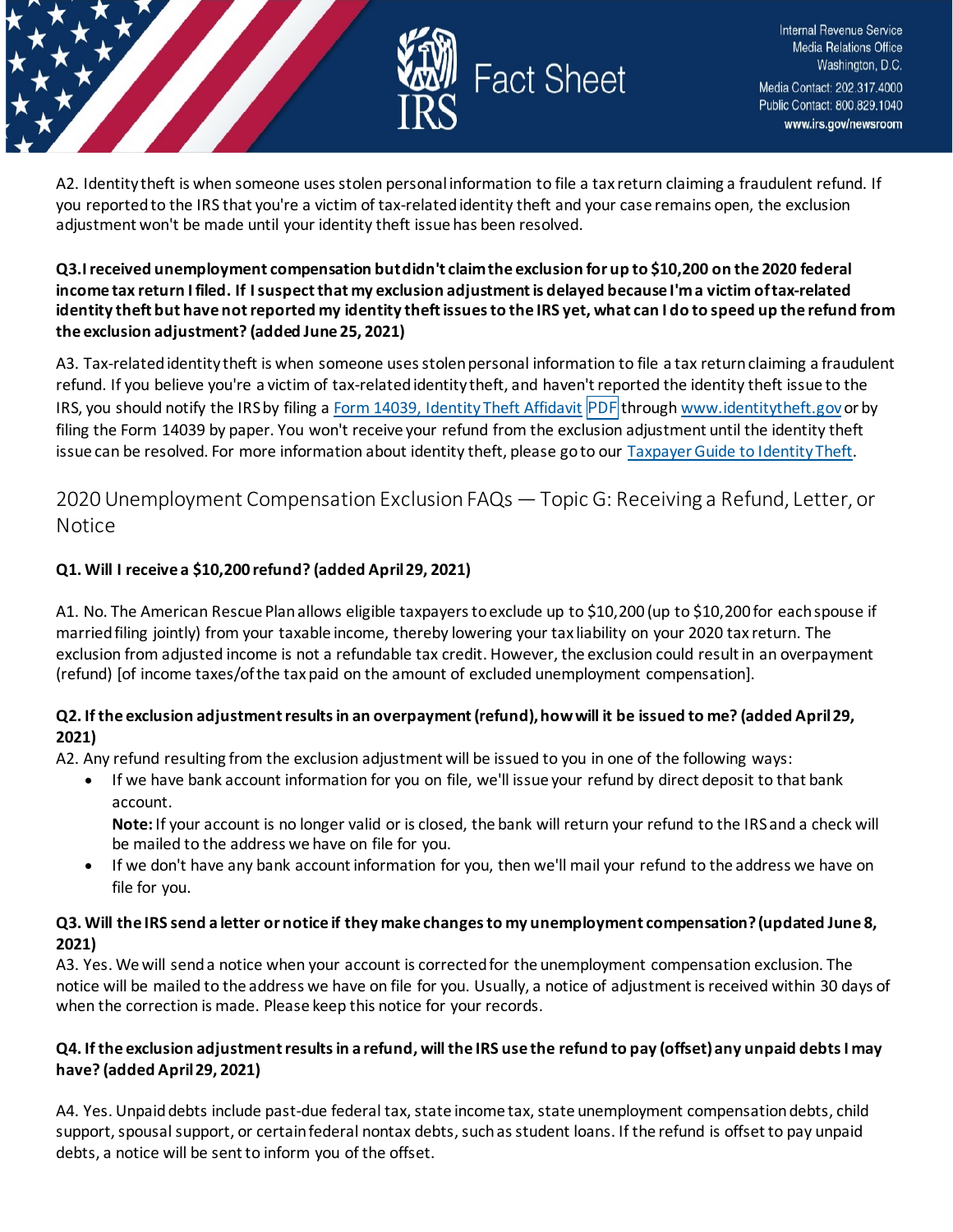

#### **Q5.I didn't claim the exclusion for up to \$10,200 when I filed my 2020 federal income tax return and I owed tax shown on my return and paid it in full, but the exclusion adjustment results in a refund. Will my payment also be refunded? (added June 25, 2021)**

A5. If you owed on your original return and paid the amount in full, the refund from the exclusion adjustment will take into account the additional payment you made to your account. The additional payment will be processed and any overpayment resulting from the exclusion adjustment will be refunded when your account is corrected but can be applied to other federal or state debts you owe.

## **Q6. What if the exclusion adjustment reduces (or increases) the amount I still owe from my original return, but I can't pay in full? (added June 25, 2021)**

A6. It's highly recommended that you pay the amount you owe in full to minimize any penalties and interest. If you can't pay in full, pay as much as you can now and then apply for a short-term or long-term payment plan if you haven't done so already. Refer to [Paying Your Taxes](https://www.irs.gov/payments)for additional information, including about the available methods to pay.

#### **Q7. I received a notice CP 21 or 22 saying that my 2020 account was adjusted due to the exclusion adjustment. Do I need to respond or take any action? (added June 25, 2021)**

A7. The notice is informing you that we changed your tax return to correct your unemployment compensation because of recent changes in tax laws, rulings, or regulations and as a result, you'll receive a refund, you'll have a reduced balance due, or neither (no refund due nor amount owed).

- **If you agree with the changes**, you don't need to respond but we recommend that you keep the notice with a copy of your tax return for your records.
- **If you disagree with the changes**, you may call the toll-free number listed on the top right corner of your notice.

If you are due a refund, allow the timeframe provided in the notice to receive it. If you owe, pay the amount you owe by the due date on the notice's payment coupon. Make payment arrangements if you can't pay the full amount you owe. Refer to [Paying Your Taxes](https://www.irs.gov/payments)for additional information, including about the available methods to pay.

#### **Q8. Why did I receive an IRS CP08 notice saying I may be eligible for the Additional Child Tax Credit? (added November 12, 2021)**

A8. Because we made changes to your 2020 tax account to exclude unemployment compensation, you may be eligible for the Additional Child Tax Credit. In November and December 2021, the IRS is sending the CP08 notice to individuals who did not claim the credit on their return but may now be eligible for it. This notice is not confirmation that you are eligible. You are not required to file an amended return to claim the Additional Child Tax Credit if you reply to the CP08 notice. See [Understanding Your CP08 Notice](https://www.irs.gov/individuals/understanding-your-cp08-notice) for more information.

#### **Q9. Why did I receive an IRS CP09 notice saying I may be eligible for the Earned Income Credit? (added November 12, 2021)**

A9. Because we made changes to your 2020 tax account to exclude up to \$10,200 of unemployment compensation, you may be eligible for the Earned Income Credit. In November and December 2021, the IRS is sending the CP09 notice to individuals who did not claim the credit on their return but may now be eligible for it. This notice is not confirmation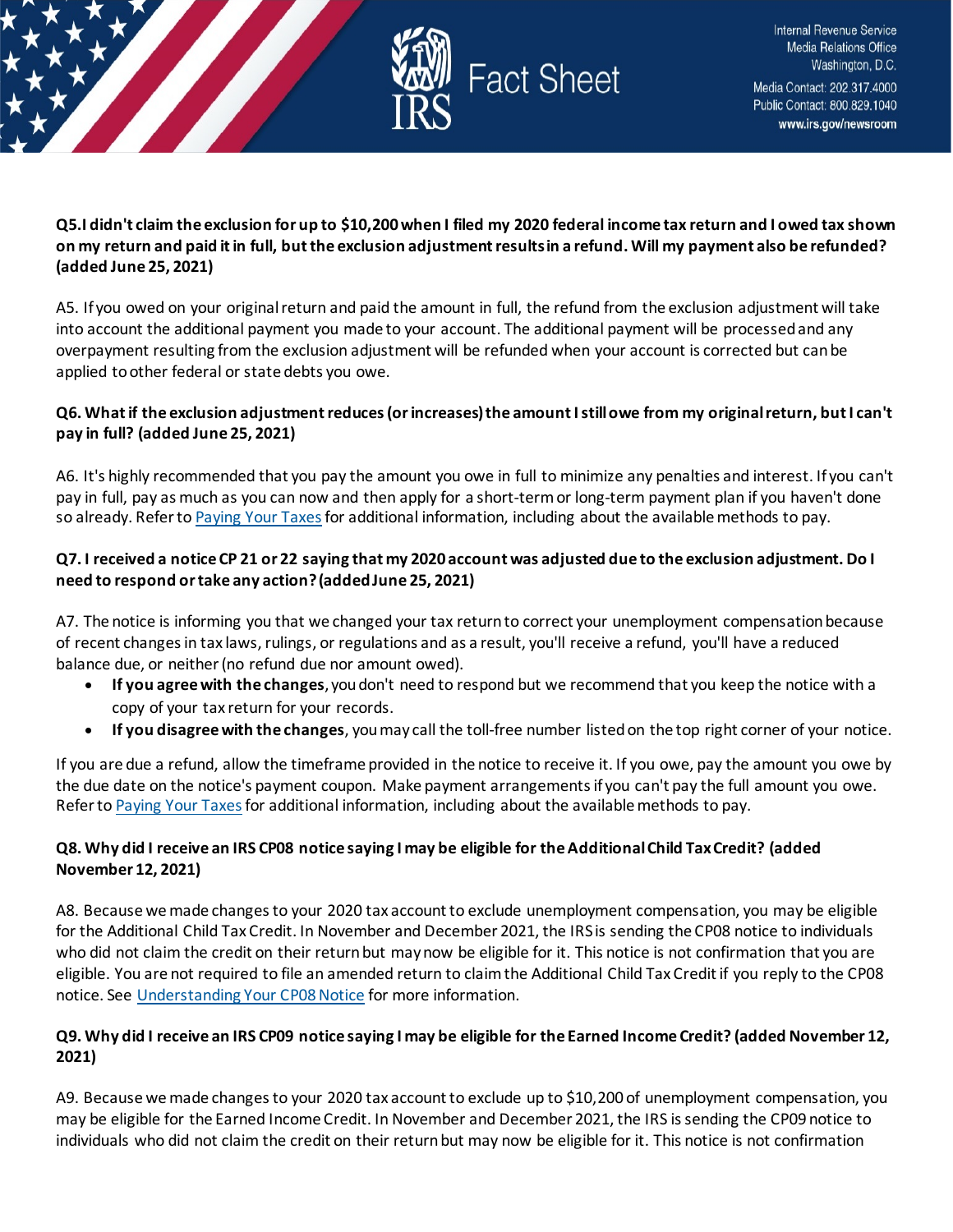

that you are eligible. You are not required file an amended return to claim the Earned Income Credit if you reply to the CP09 notice. See [Understanding Your CP09 Notice](https://www.irs.gov/individuals/understanding-your-cp09-notice) for more information.

#### **Q10. I'm married, do not live in a community property state and filed a joint 2020 tax return with my spouse. We received a notice stating the IRS corrected our return to allow the unemployment compensation exclusion, but we believe the exclusion amount is too much. Do we need to file an amended return or pay back all or some of the refund we received? (added January 7, 2022)**

A10. The IRS moved quickly to implement the provisions of the American Recovery Plan Act (ARPA) of 2021. ARPA allows eligible taxpayers to exclude up to \$10,200 of unemployment compensation on their 2020 income tax return. For married taxpayers, separate exclusions can apply to the unemployment compensation paid to each spouse. In some cases, when Form 1099-G, Certain Government Payments, information was not available, the IRS automatically allowed an exclusion amount of up to \$20,400 for married individuals who live in a non-community property state and who filed a joint 2020 tax return when:

- The total unemployment compensation was \$10,201 or more;
- The modified adjusted gross income of the taxpayers was less than \$150,000; and
- Form 1099-G data was not available at the time when the IRS completed the correction.

If the IRS determined you qualified for the exclusion based on the criteria above and as a result you received a refund, then you are not required to pay back all or part of the refund.

There is no need to contact the IRS or to file an amended return.

If you're married and live-in community property state, refer to Q4 under Topic A: I'm married and live in a community property state. Am I eligible for the exclusion?

## <span id="page-9-0"></span>2020 Unemployment Compensation Exclusion FAQs — Topic H: Finding the Unemployment Compensation Amount

## **Q1. Where can I find the amount of my unemployment compensation? (added April 29, 2021)**

A1. You should receive a Form 1099-G from your state unemployment agency showing in Box 1 the total unemployment compensation paid to you in 2020. Your state may issue separate Forms 1099-G for unemployment compensation received from the state and the additional weekly \$600 federal pandemic unemployment assistance (PUA). If you didn't receive a Form 1099-G, please visit your state's unemployment website as many states make them available online. Include all unemployment compensation received on Schedule 1, Line 7. The exclusion amount will be reported on Schedule 1, Line 8.

**Note:** If the amount reported in Box 1 of your Form(s) 1099-G is incorrect, report on Line 7 only the actual amount of unemployment compensation paid to you in 2020.

#### **Q2. Will Where's My Amended Return? track process for this or will the IRS otherwise provide information to taxpayers wishing to track their exclusion? (added April 29, 2021)**

A2: No. Where's My Amended Return? and similar applications won't display information for the automatic corrections we are performing. Refer to [IRS to recalculate taxes on unemployment benefits; refunds to start in May](https://www.irs.gov/newsroom/irs-to-recalculate-taxes-on-unemployment-benefits-refunds-to-start-in-may) for information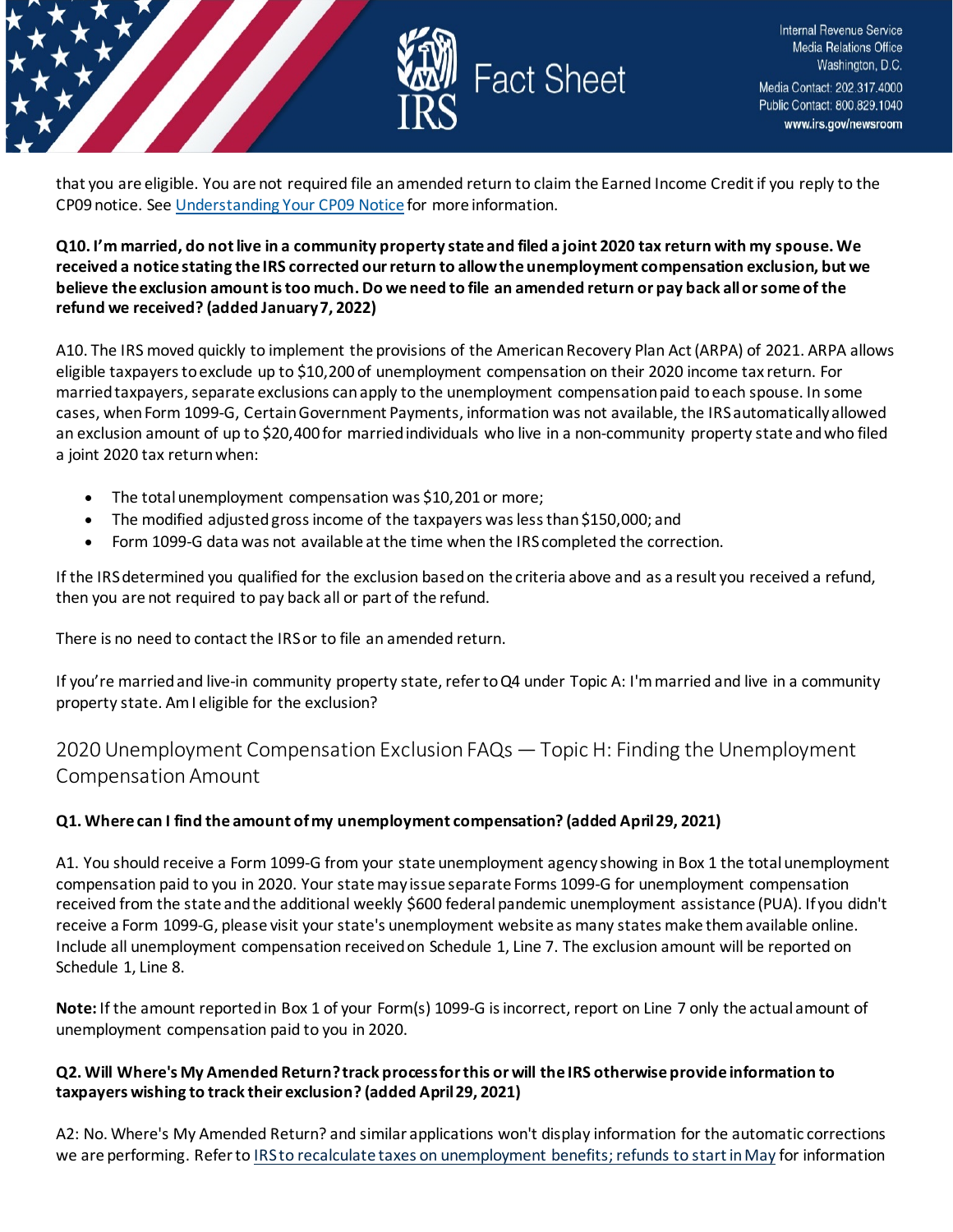

on when taxpayers should start receiving refunds, unless they owe other taxes. Do not call the IRS. IRS assistors don't have information beyond what's available on IRS.gov.

## <span id="page-10-0"></span>2020 Unemployment Compensation Exclusion FAQs — Topic I: Post Unemployment Compensation Exclusion Adjustment

#### **Q1. If I file my 2021 tax return electronically in 2022, what amount do I enter as my prior year Adjusted Gross Income (AGI) to submit my return? Where do I find this information? (added April 29, 2021)**

A1. When you prepare your 2021 tax return and file it electronically in 2022, you must sign and validate your electronic tax return by entering your prior-year Adjusted Gross Income (AGI) or your prior-year Self-Select PIN. If using your AGI for this purpose, you'll use the AGI as originally reported on Line 11 of your 2020 Form 1040 or 1040-SR. Next year when you file your 2021 return, **do not** use the corrected AGI even if it was adjusted because of the unemployment exclusion. To find your original 2020 AGI amount, you can view or create your [online account](https://www.irs.gov/payments/your-online-account) or access [Get Transcript](https://www.irs.gov/individuals/get-transcript) online or by mail.

## **Q2. What are other ways to get my adjusted figures if I don't have the adjustment notice? (added June 25, 2021)**

A2. You can request a Record of Account transcript in one of the following ways:

- Online or by mail using [Get Transcript;](https://www.irs.gov/individuals/get-transcript)
- Call our automated phone transcript service at [800-908-9946](tel:800-908-9946) for it be sent by mail; or
- Submit [Form 4506-T.](https://www.irs.gov/forms-pubs/about-form-4506-t)

A Record of Account will show the information on the return as originally filed and the exclusion adjustment. For more information about transcripts, see [Transcript Types and Ways to Order Them.](https://www.irs.gov/individuals/transcript-types-and-ways-to-order-them)

#### **Q3. Where do I find my updated return information for my FAFSA form if my income was reduced for the unemployment compensation exclusion (UCE) after filing my 2020 tax return? (added November 12, 2021)**

A3. Based on information received from the U.S. Department of Education, an announcement is posted on fafsa.gov asking users to complete the FAFSA questions as instructed (including using the IRS Data Retrieval Tool, if eligible), then submit the FAFSA form. Afterward, users should contact their school's financial aid office regarding any financial changes (including unemployment compensation exclusion) that may have impacted their financial aid.

If you need updated account information and you received a notice CP21 stating your account was changed because of the unemployment compensation exclusion, you can use a combination of your tax return and the information provided in your notice.

If there were changes made to your income tax, your notice will show a "Decrease in tax" and the amount in the Summary section of the notice. If there were any changes made to the American Opportunity Tax Credit or any other credits, the change would also be reflected in the Summary section of your notice.

If you no longer have your notice or a copy of your tax return, request a Record of Account transcript, which shows information from your tax return and any changes made to your account. If you prefer to have these items shown separately, you can request a Tax Return transcript (shows return information we have on file from your tax return) and